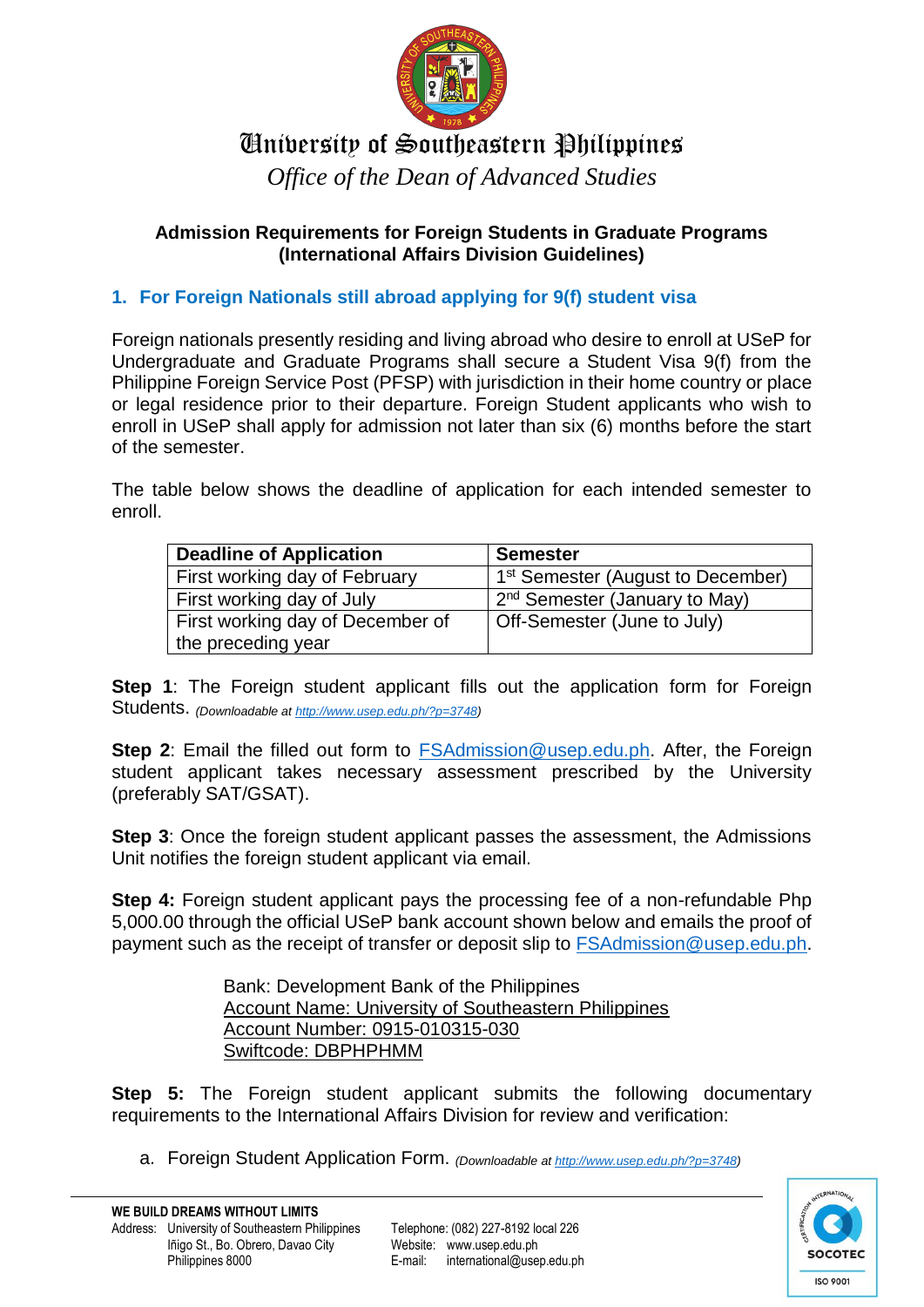- b. Original Scholastic Records duly translated and authenticated by the Philippine Foreign Service Post located in the foreign student applicant's home country or legal residence:
- c. Five (5) copies of Personal History Statement in English and in the national alphabet of the foreign student applicant; *(Downloadable a[t http://www.usep.edu.ph/?p=3748\)](http://www.usep.edu.ph/?p=3748)*
- d. Accomplished Recommendation Forms from any two of the following to be placed in a sealed envelope: *(Downloadable at [http://www.usep.edu.ph/?p=3748\)](http://www.usep.edu.ph/?p=3748)*
	- i. Principal or Dean
	- ii. Student Affairs Director or Guidance Director
	- iii. Research/Thesis Adviser
	- iv. Immediate Supervisor (if working)
- e. Notarized affidavit of support including bank statements or notarized notice of grant for institutional scholars to cover expenses for foreign student's accommodation and subsistence, as well as school dues and other incidental expenses;
- f. Original Medical Certificate issued by an authorized physician including, but not limited to, standard-sized chest x-ray and Hepatitis B clearance;
- g. Photocopy of the data page of passport with name, photo, birthdate and birthplace duly authenticated by the Philippine Foreign Service Post located in the foreign student applicant's home country or legal residence;
- h. Original Birth Certificate duly authenticated by the Philippine Foreign Service Post located in the foreign student applicant's home country or legal residence;
- i. Police Clearance issued by the National Police Authorities in the foreign student applicant's home country or legal residence, authenticated by the Philippine Foreign Service Post having consular jurisdiction over the place;
- j. Six (6) recent passport-size (4.5 cm x 3.5 cm) colored pictures with white background:
- k. IELTS with a total band score not lower than 6 in all areas and/or TOEFL score of 60-78 taken within the last two years; and
- l. Proof of payment of the processing fee.

*Note: Documents shall be placed in a 10 in X 15 in document envelope and must be sent to:* 

### **International Affairs Division**

University of Southeastern Philippines Iñigo Street, Bo. Obrero, Davao City 8000 **Philippines** 

*NOTE: The International Affairs Division reviews and verifies the documents received from the foreign student within three (3) working days upon receipt, then forwards the verified documents to the College. The College assesses the merits of the scholastic documents subject to the College and program admission requirements and recommends for the admission of the foreign student applicant. The Admissions Unit sends the Notice of Acceptance (NoA) to the foreign student applicant via email and registered mail after assessment of the submitted documents.*

**Step 6:** The foreign student applicant appears in person before the Consular Office (in his/her home country) for interview and compliance with the following additional consular requirements:

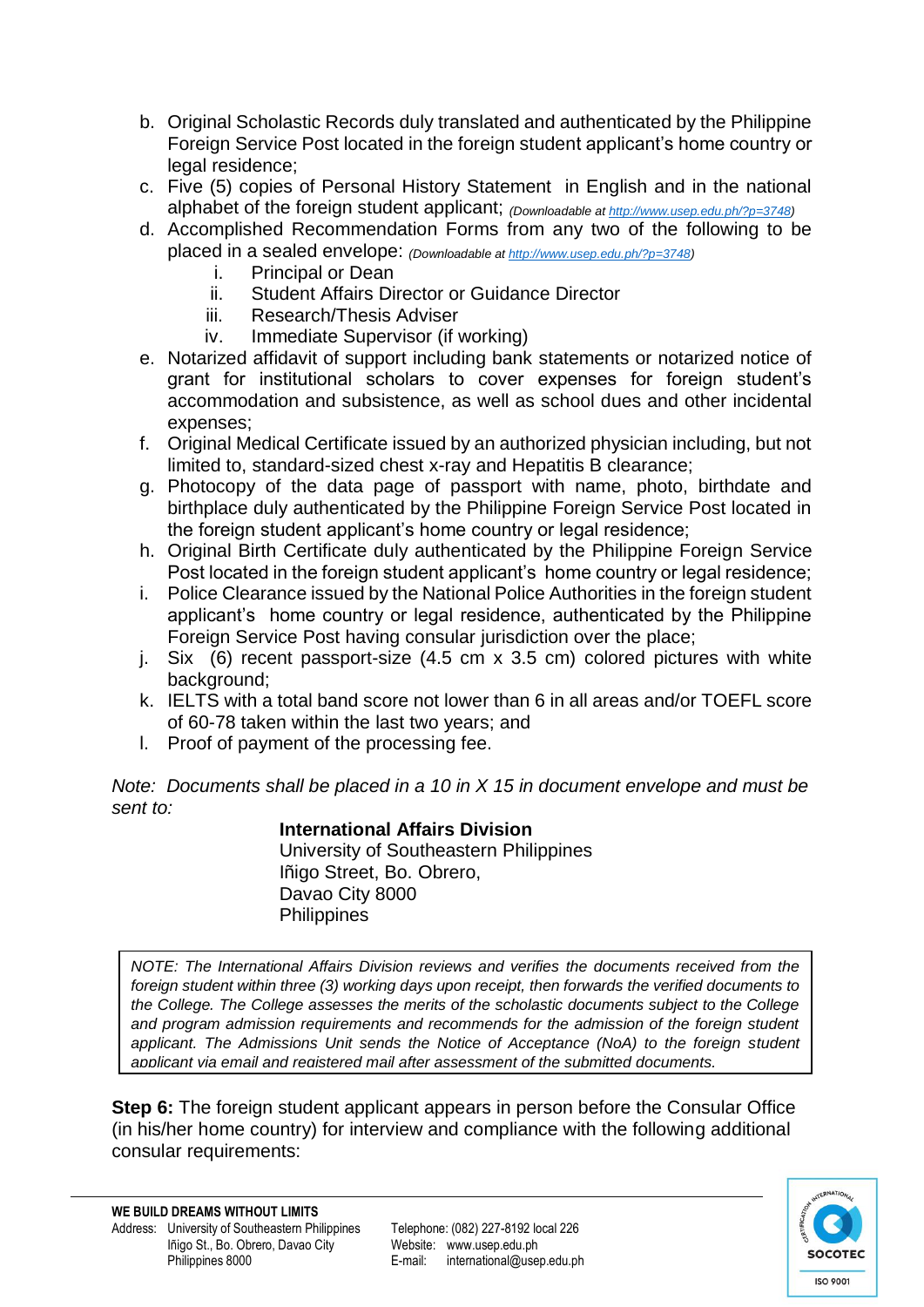- a. Original copy of USeP's Notice of Acceptance (NoA) containing a clear impression of the University's dry seal;
- b. Police clearance issued by the national police authorities in the student's home country or legal residence, authenticated by the Philippine Foreign Service Post having consular jurisdiction of the place; and
- c. Medical certificate issued by an authorized physician including, but not limited to, standard chest x-ray, and Hepatitis B clearance.

*NOTE: The Department of Foreign Affairs (DFA) shall furnish USeP, CHED, BI, NBI and NICA the notice of issuance of visa. The foreign student applicant must not arrive in the Philippines with a tourist visa and shall wait for the release of the student visa in his/her home country.*

**Step 7:** Within seven working (7) days upon the arrival in the Philippines, the foreign student applicant reports to:

- a. National Quarantine Office for Quarantine Clearance;
- b. USeP for enrollment and the release of the Certificate of Registration (COR) from the Office of the University Registrar (OUR); and
- c. Bureau of Immigration (Visa Section) for the application of ACR I-Card and Certificate of Temporary Residence for Students.

**Step 8:** The foreign student, through the International Affairs Division, processes the registration and processing of ACR I-Card application upon submission and compliance with all the documentary requirements prescribed by the Bureau of Immigration (BI) (please see Checklist of Requirements below) for Registration of Foreign Students with Philippine Foreign Service Post Issued Student Visa (Immigration Memorandum Circular No. SBM-2015-007, Article II, Sec. 2).

Checklist of Requirements:

- a. Accomplished application form (BI Form 2014-08-006 Rev 0);
- b. Certified true copy issued by the Records Section of the Board of Commissioners (BOC)'s Order granting the visa (for internal verification purposes);
- c. Certified true copy issued by the Records Section of the Commissioner's Order of Approval granting the Student Visa (for internal verification purposes);
- d. Photocopy of passport bio-page and passport pages bearing valid visa implementation and latest admission with authorized stay;
- e. Photocopy of official receipt(s) of payment of applicable fees; and
- f. Two (2) pieces of 2x2 in. photograph of the applicant with white background and must be taken within the last three (3) months from the date of application.

**Step 9:** After securing the ACR I-Card and Certificate of Temporary Residence for Students from the Bureau of Immigration, the foreign student shall furnish the International Affairs Division and the Office of the University Registrar with a copy of the said documents.

#### **2. Change/Conversion of Admission Status of Foreign Nationals already in the Philippines**

Authorization for conversion from 9(a) (temporary Visitor's Visa) to 9(f) Student Visa and issuance of Special Study Permit (SSP) shall be allowed upon compliance with

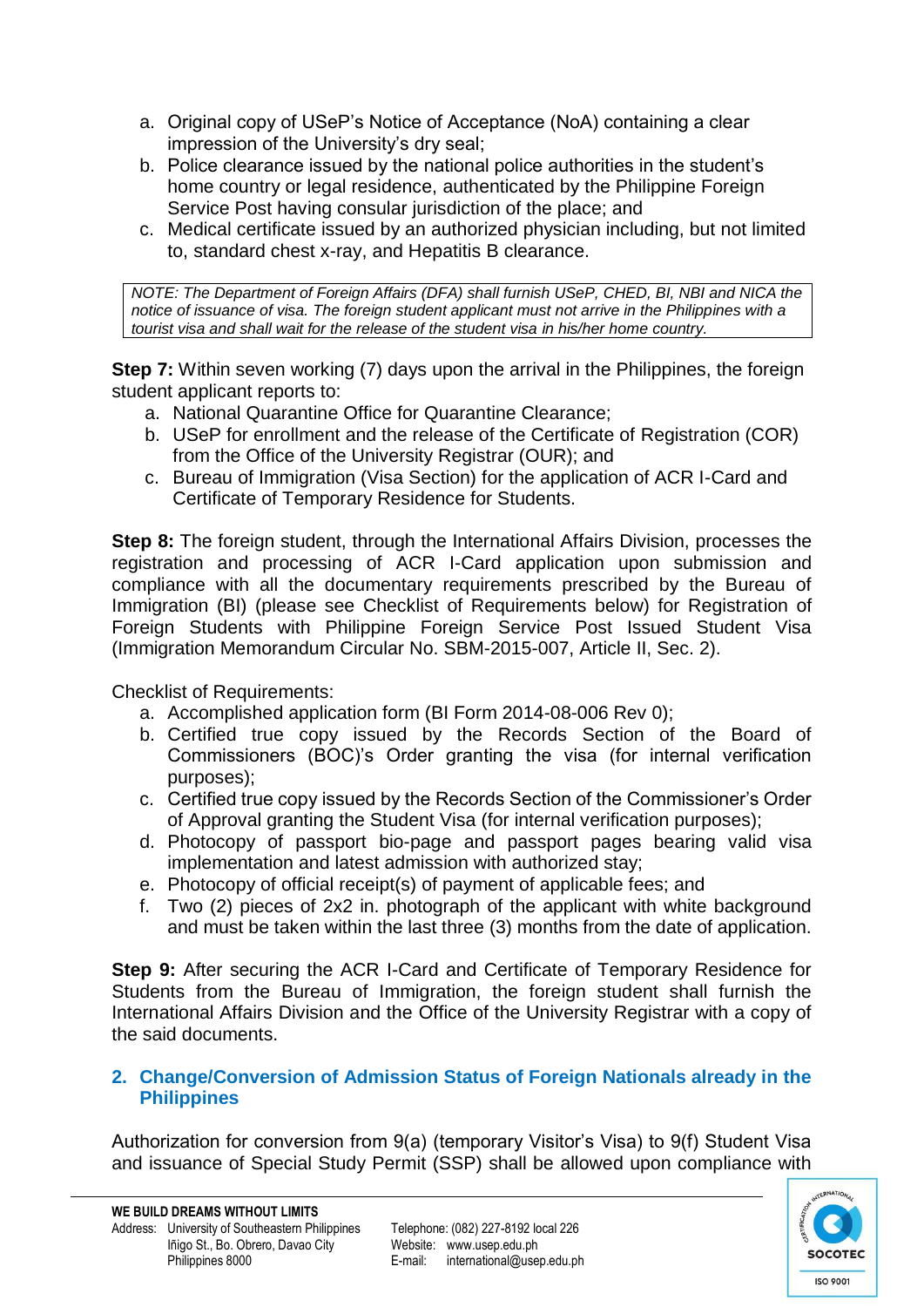the requirements stated in the Immigration Memorandum Circular No. SBM-2015-007, BI Form V-NI-00 Rev 0 'Conversion to Student Visa", to wit:

- a. He/She is at least eighteen (18) years of age;
- b. He/She has the means sufficient for his/her education and support in the Philippines;
- c. He/She seeks to enter the country temporarily and solely for the purpose of taking up an Undergraduate or Graduate course;
- d. He/She does not belong to any class of excluded foreign nationals nor any ground for deportation exist against him/her under Sections 29 and 37 of Commonwealth Act No.613, as amended; and
- e. He/She and USeP have submitted and complied with all the documentary requirements prescribed in the checklist for Conversion to Student Visa

**Step 1**: The Foreign student applicant fills out the application form for Foreign Students. *(Downloadable a[t http://www.usep.edu.ph/?p=3748\)](http://www.usep.edu.ph/?p=3748)*

**Step 2:** The Foreign student applicant takes the necessary assessment prescribed by the University preferably SAT/GSAT.

**Step 3**: Once the foreign student applicant passes assessment, the Admissions Unit notifies the foreign student applicant via email.

**Step 4:** The foreign student applicant pays the processing fee of a non-refundable Php 5,000.00 at the Cashier and presents the receipt of payment at the International Affairs Division.

**Step 5:** The foreign student applicant submits to the International Affairs Division the following requirements for review and verification:

- a. Foreign Student Application Form
- b. Original Scholastic Records duly translated and authenticated by the Philippine Foreign Service Post located in the foreign student applicant's home country or legal residence:
- c. Five (5) copies of Personal History Statement in English and in the national alphabet of the foreign student applicant;
- d. Accomplished Recommendation Forms from any two of the following to be placed in a sealed envelope:
	- i. Principal or Dean
	- ii. Student Affairs Director or Guidance Director
	- iii. Research/Thesis Adviser
	- iv. Immediate Supervisor (if working)
- e. Notarized affidavit of support including bank statements or notarized notice of grant for institutional scholars to cover expenses for foreign student's accommodation and subsistence, as well as school dues and other incidental expenses;
- f. Original Medical Certificate issued by an authorized physician including, but not limited to, standard-sized chest x-ray and Hepatitis B clearance;

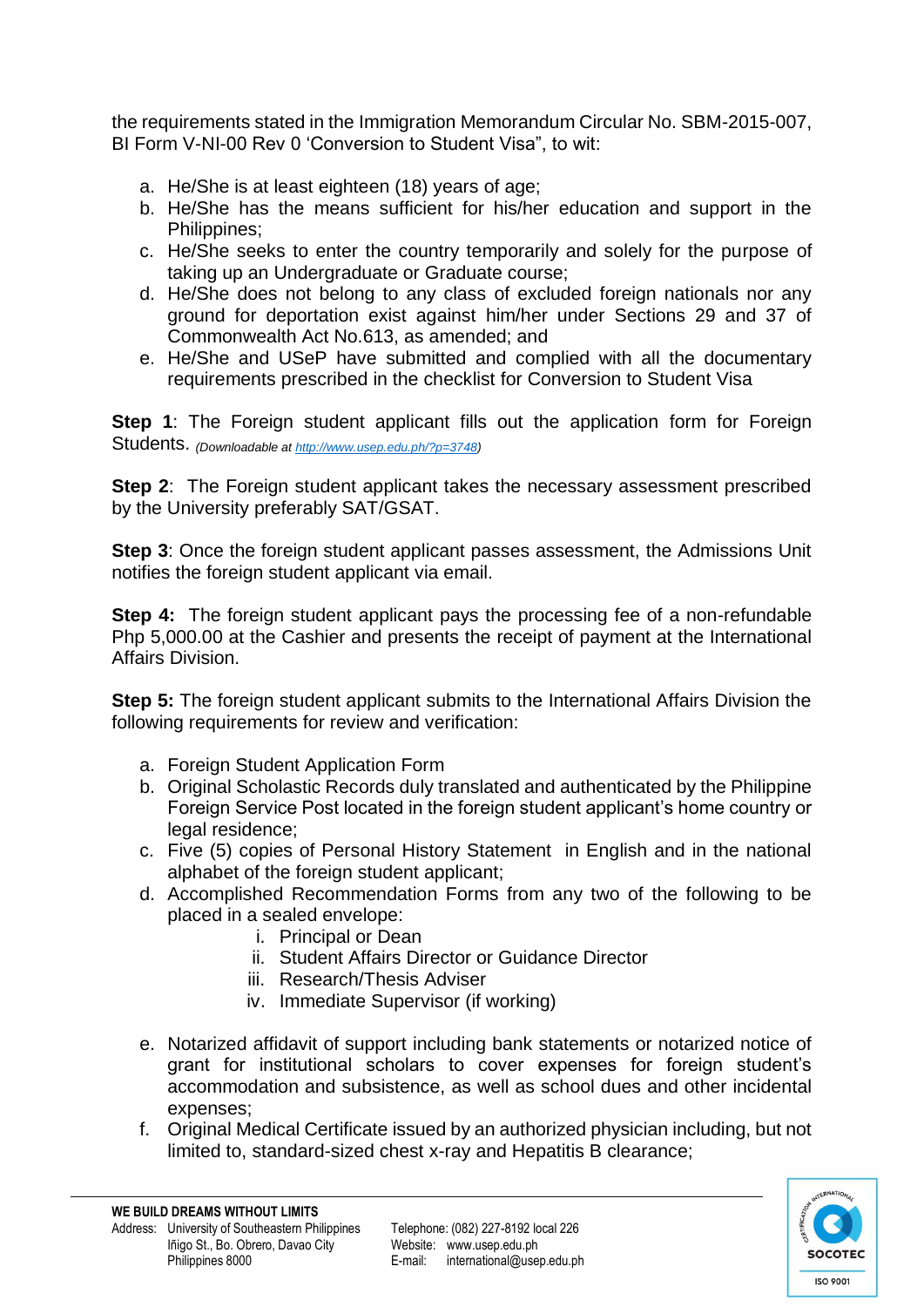- g. Photocopy of the data page of passport with name, photo, birthdate and birthplace duly authenticated by the Philippine Foreign Service Post located in the foreign student applicant's home country or legal residence;
- h. Original Birth Certificate duly authenticated by the Philippine Foreign Service Post located in the foreign student applicant's home country or legal residence;
- i. Police Clearance issued by the National Police Authorities in the foreign student applicant's home country or legal residence, authenticated by the Philippine Foreign Service Post having consular jurisdiction over the place;
- j. Six (6) recent passport-size (4.5 cm x 3.5 cm) colored pictures with white background:
- k. IELTS with a total band score not lower than 6 in all areas and/or TOEFL score of 60-78 taken within the last two years; and
- l. Proof of payment of the processing fee.

*NOTE: The International Affairs Division reviews and verifies the documents received from the foreign student within three (3) working days upon receipt, then forwards the verified documents to the College. The College assesses the merits of the scholastic documents subject to the College and program admission requirements and recommends for the admission of the foreign student applicant. The Admissions Unit sends the Notice of Acceptance (NoA) to the foreign student applicant via email and registered mail after assessment of the submitted documents.*

**Step 6:** The foreign student applicant claims the original NoA at the Admissions Unit and processes the conversion of visa from 9(a) to 9(f).

**Step 7:** The foreign student applicant submits the following documentary requirements to the Bureau of Immigration (Student Visa Section) through the International Affairs Division:

- a. Joint letter request from the Admissions Director and the foreign student applicant addressed to the Commissioner, using the University letterhead with dry seal;
- b. Duly accomplished Consolidated General Application Form for Student Visa and Special Study Permit (BI Form CGAF-003-Rev0);
- c. Photocopy of passport pages bearing the bio-page, latest admission with valid authorized stay and Bureau of Quarantine stamp;
- d. Original copy of the NoA with USeP's official dry seal;
- e. Written endorsement addressed to the Commissioner from USeP for the conversion of the applicant's status, signed by the Admissions Director with official dry seal;
- f. CHED endorsement for transfer and shifting of course, if applicable;
- g. Police clearance issued by the National Police Authorities in the foreign student applicant's home country or legal residence duly authenticated by the Philippine Foreign Service Post having consular jurisdiction of the place for foreign student applicants who reside in the Philippines for less than 59 days. However, for foreign student applicants who reside in the Philippines for more than 180 days at the time they apply for the change/conversion of admission status to that of a student, they shall submit an NBI clearance;
- h. Photocopy of the BI school accreditation ID; and
- i. BI Clearance Certificate.

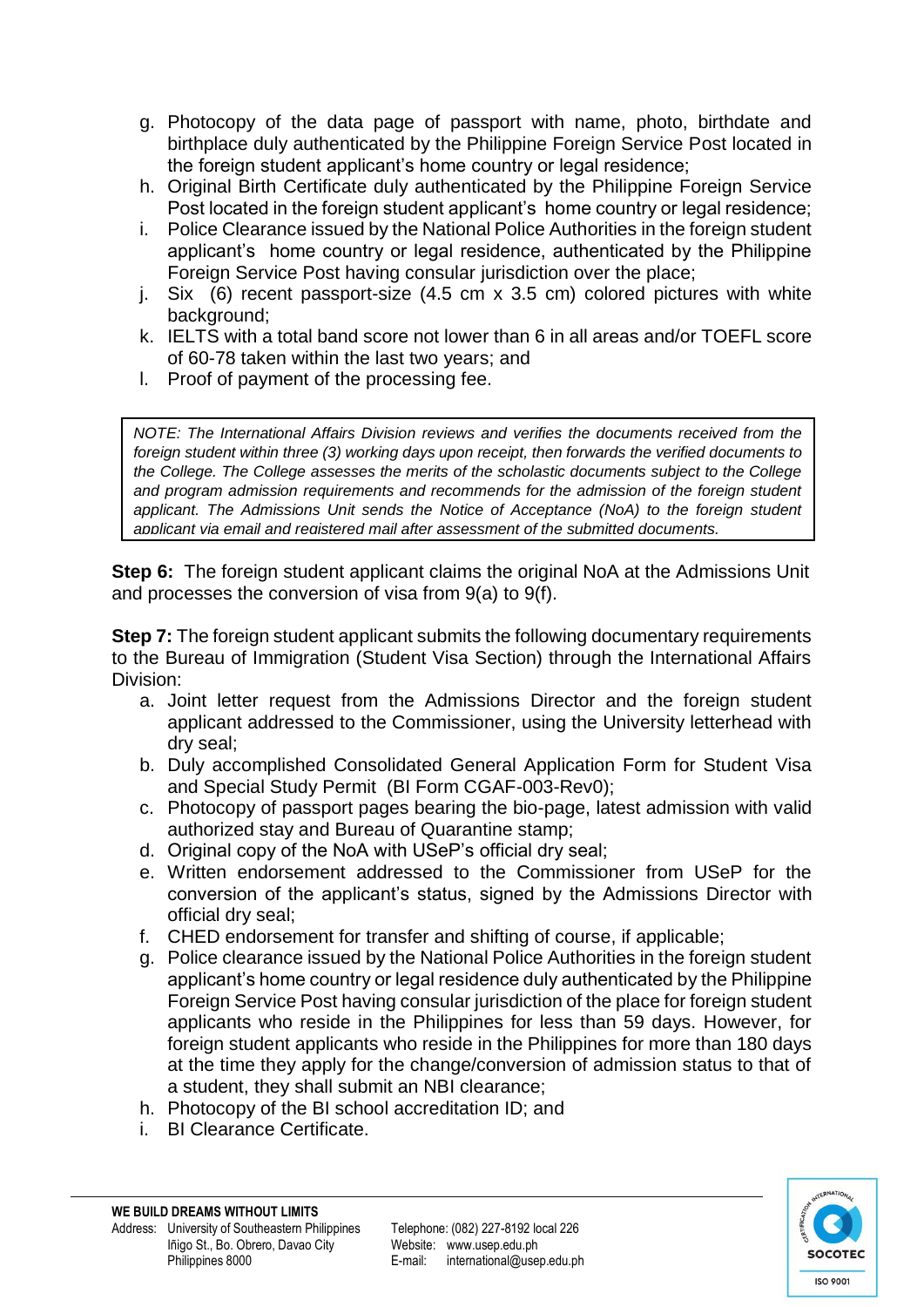**Step 8:** The foreign student applicant pays the required filing fee including conversion fee, visa fee and implementation fee at the BI. The Student Visa Section of BI will implement the approved conversion of an alien from temporary Visitor's Visa category to that of a Student Visa in the applicant's passport.

**Step 9:** The foreign student reports to the Alien Registration Division for the issuance of Alien Certificate of Registration (ACR) and Certificate of Residence for Temporary Student (CRTS) upon payment of all corresponding immigration fees and other charges.

*NOTE: The foreign student's authorized period of stay shall be consistent with the length of the*  degree program to which he/she has been admitted. Upon conversion, the initial validity of the *Student Visa is one (1) year from the date of issuance without change of school, extendible by the Student Visa Section (SVS) every one (1) year thereafter until such time that the Foreign Student completes his/her studies consistent with the length of the program (Immigration Circular No. SBM-2015-007, Art. II, Sec. 4).* 

**Step 10:** The foreign student applicant proceeds to the College for enrollment.

**Step 11:** The Office of the University Registrar (OUR) releases the Certificate of Registration (COR) to the foreign student.

# **3. Admission of Foreign Student from another Higher Education Institution (HEI)**

Transfer of a foreign student to another HEI may be allowed only after one (1) year residency period, subject to evaluation and compliance with the requirements and existing guidelines, provided further that HEI transfer shall be done only twice within the duration of the same degree program.

If the foreign student has only one (1) year left to finish his/her study and is expected to graduate at the end of the academic year from his/her previous HEI, he/she shall not be allowed to transfer to USeP, except for a cause.

USeP shall not accept a foreign student whose authorized period of stay in the Philippines has expired.

**Step 1**: The Foreign student applicant fills out the application form for Foreign Students. *(Downloadable a[t http://www.usep.edu.ph/?p=3748\)](http://www.usep.edu.ph/?p=3748)*

**Step 2**: The Foreign student applicant takes the necessary assessment prescribed by the University (preferably SAT/GSAT).

**Step 3**: Once the foreign student applicant passes the assessment, the Admissions Unit notifies the foreign student applicant via email.

**Step 4:** The foreign student applicant pays the processing fee of a non-refundable Php 5,000.00 at the Cashier.

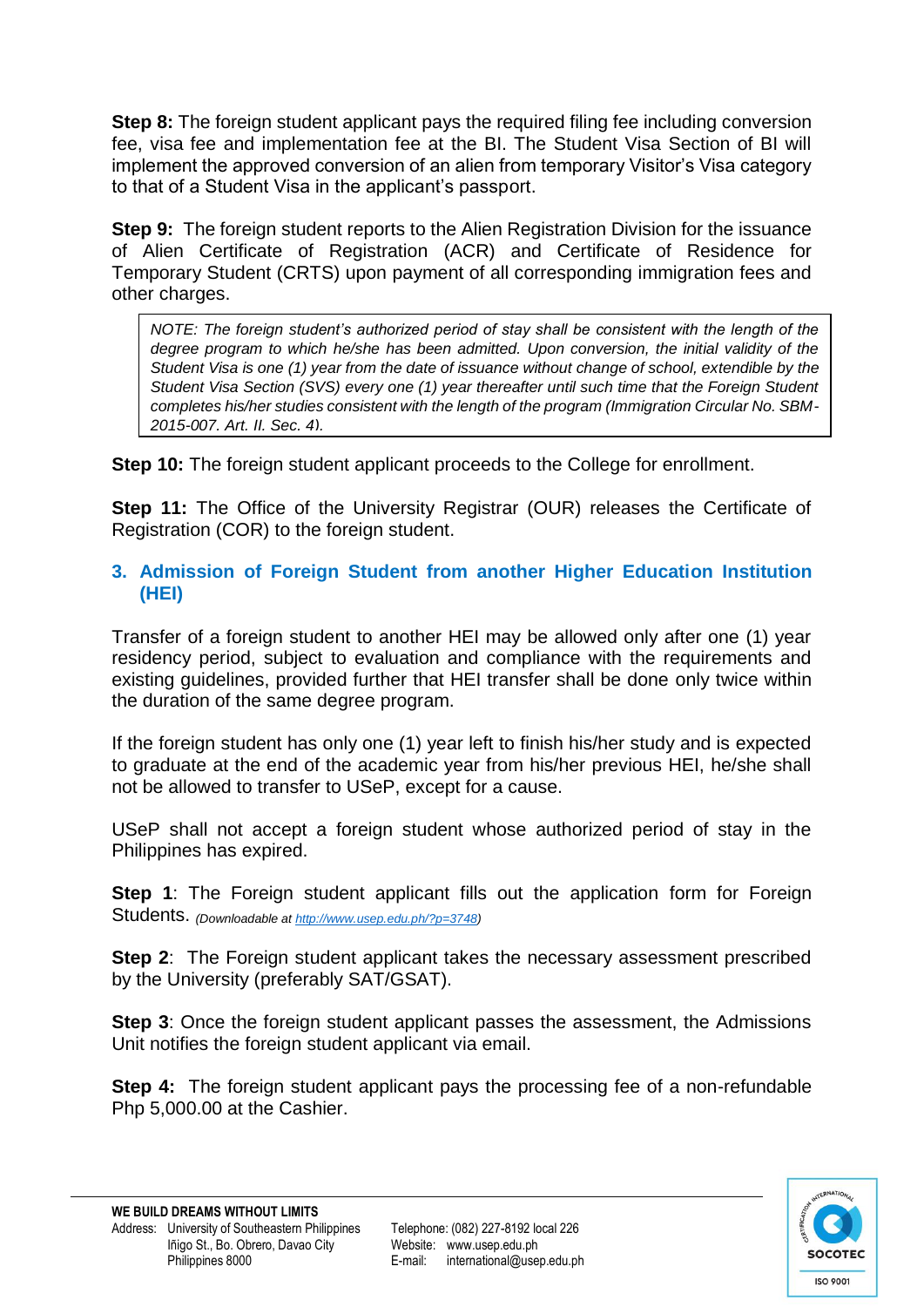**Step 5:** The foreign student applicant presents the receipt of payment at the International Affairs Division and submits the following requirements for review and verification:

- a. Foreign Student's Application Form
- b. Transcript of Records with dry seal;
- c. Letter of Intent and reason for the transfer of the Foreign Student;
- d. Photocopy of the data page of passport with name, photo, birthdate and birthplace
- e. ACR of the Foreign Student;
- f. Five (5) copies of Personal History Statement in English and in the national alphabet of the foreign student applicant;
- g. Notarized affidavit of support including bank statements or notarized notice of grant for institutional scholars to cover expenses for foreign student's accommodation and subsidence, as well as school dues and other incidental expenses;
- h. Certificate of Good Moral Character from school previously attended (with school seal or dry seal);
- i. Birth Certificate;
- j. NBI Clearance; and
- k. IELTS with a total band score not lower than 6 in all areas and/or TOEFL score of 60-78 taken within the last two years.

*NOTE: The International Affairs Division reviews and verifies the documents received from the foreign student within three (3) working days upon receipt, then forwards the verified documents to the College. The College assesses the merits of the scholastic documents subject to the College and program admission requirements and recommends for the admission of the foreign student applicant. The Admissions Unit sends the Notice of Acceptance (NoA) to the foreign student applicant via email and registered mail after assessment of the submitted documents.*

**Step 6:** The foreign student applicant who qualifies to transfer to USeP claims the original NoA at the Admissions Unit.

*NOTE: The Office of the University Registrar requests shall request the transfer of credentials from the college/university last attended by the foreign student.*

**Step 7:** The foreign student, through the International Affairs Division, secures CHED clearance/endorsement for the BI. The clearance/endorsement will be issued by CHED upon receipt of the request supported by the following documents which are all certified true copies. The International Affairs Division submits the necessary documents to CHED:

- a. Official endorsement from the Admissions Unit;
- b. Notice of Admission;
- c. Transfer credentials from HEI where the foreign student was enrolled in/studying;
- d. Certificate of Good Moral Character;
- e. Transcript of Records with dry seal;
- f. Letter of Intent and reason for the transfer of the foreign student;
- g. Photocopy of the Passport; and
- h. ACR of the foreign student.